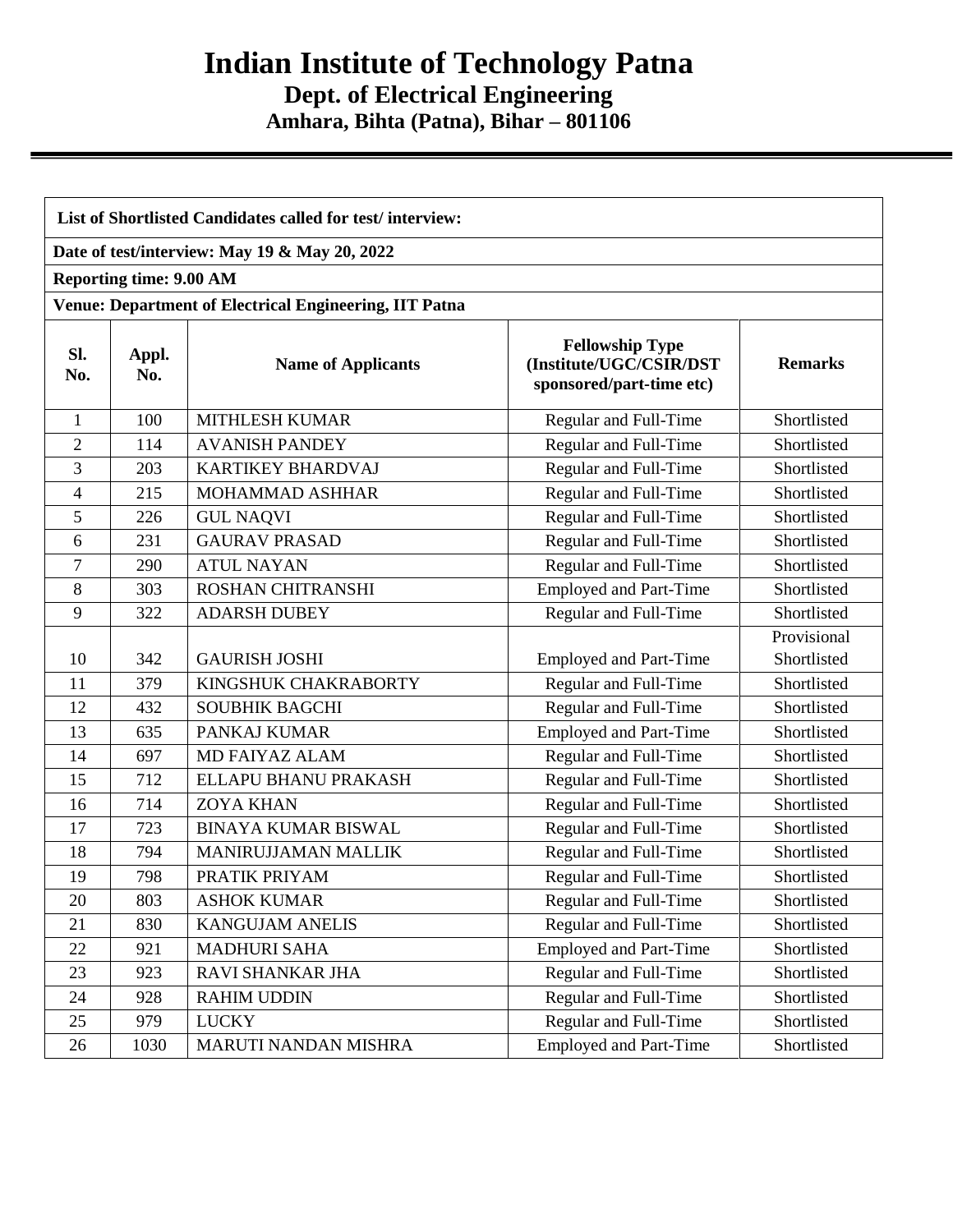| SI.<br>No. | Appl.<br>No. | <b>Name of Applicants</b>   | <b>Fellowship Type</b><br>(Institute/UGC/CSIR/DST<br>sponsored/part-time etc) | <b>Remarks</b> |
|------------|--------------|-----------------------------|-------------------------------------------------------------------------------|----------------|
| 27         | 1086         | <b>DIVAKAR KUMAR</b>        | Regular and Full-Time                                                         | Shortlisted    |
| 28         | 1112         | <b>NISHU KUMARI</b>         | Regular and Full-Time                                                         | Shortlisted    |
| 29         | 1113         | <b>SANTOSH KUMAR</b>        | <b>Employed and Part-Time</b>                                                 | Shortlisted    |
| 30         | 1117         | <b>RAUNAK KARAN</b>         | Regular and Full-Time                                                         | Shortlisted    |
| 31         | 1122         | SAYANTAN CHATTERJEE         | Regular and Full-Time                                                         | Shortlisted    |
| 32         | 1173         | <b>ABHAY PATHAK</b>         | Regular and Full-Time                                                         | Shortlisted    |
| 33         | 1186         | <b>TASAWOR AHMED SOFI</b>   | Regular and Full-Time                                                         | Shortlisted    |
| 34         | 1260         | SADAN SAQUIB KHAN           | Regular and Full-Time                                                         | Shortlisted    |
| 35         | 1305         | NIVEDITA MOHAN              | Regular and Full-Time                                                         | Shortlisted    |
| 36         | 1319         | <b>MOTHER</b>               | <b>Employed and Part-Time</b>                                                 | Shortlisted    |
| 37         | 1332         | <b>SWATI DESHWAL</b>        | Regular and Full-Time                                                         | Shortlisted    |
| 38         | 1341         | RAVI KHANDELWAL             | Regular and Full-Time                                                         | Shortlisted    |
| 39         | 1356         | <b>SHWETA KUMARI</b>        | Regular and Full-Time                                                         | Shortlisted    |
| 40         | 1414         | <b>PRASUN KUMAR</b>         | Regular and Full-Time                                                         | Shortlisted    |
| 41         | 1418         | VAIBHAV PRAKASH SRIVASTAVA  | Regular and Full-Time                                                         | Shortlisted    |
| 42         | 1434         | PRIYANSHU KUMAR PANDEY      | <b>Employed and Part-Time</b>                                                 | Shortlisted    |
| 43         | 1466         | <b>AYAN DASTIDAR</b>        | Regular and Full-Time                                                         | Shortlisted    |
| 44         | 1498         | <b>BIVASH CHAKRABORTY</b>   | Regular and Full-Time                                                         | Shortlisted    |
| 45         | 1510         | SOURODIPTO DAS              | Regular and Full-Time                                                         | Shortlisted    |
| 46         | 1517         | <b>NISHANT KUMAR</b>        | Regular and Full-Time                                                         | Shortlisted    |
| 47         | 1526         | <b>LALI</b>                 | Regular and Full-Time                                                         | Shortlisted    |
| 48         | 1541         | RUPALI SRIVASTAVA           | Regular and Full-Time                                                         | Shortlisted    |
| 49         | 1563         | <b>PRASHANT</b>             | Regular and Full-Time                                                         | Shortlisted    |
| 50         | 1589         | MOHIT KUMAR SHARMA          | Regular and Full-Time                                                         | Shortlisted    |
| 51         | 1622         | <b>SUBHADIP SADHUKHAN</b>   | Regular and Full-Time                                                         | Shortlisted    |
| 52         | 1675         | <b>RUPESH SINGH</b>         | <b>Employed and Part-Time</b>                                                 | Shortlisted    |
| 53         | 1697         | <b>AMRITA KUMARI</b>        | Regular and Full-Time                                                         | Shortlisted    |
| 54         | 1756         | ARUN MUTHU RAM M            | Regular and Full-Time                                                         | Shortlisted    |
| 55         | 1774         | <b>SHIVANSHU KUMAR</b>      | Regular and Full-Time                                                         | Shortlisted    |
| 56         | 1778         | <b>ADITI</b>                | Regular and Full-Time                                                         | Shortlisted    |
| 57         | 1833         | SUPRIYA KUMARI              | Regular and Full-Time                                                         | Shortlisted    |
| 58         | 1877         | VISHWA PAL SINGH            | Regular and Full-Time                                                         | Shortlisted    |
| Sl.<br>No. | Appl.<br>No. | <b>Name of Applicants</b>   | <b>Fellowship Type</b><br>(Institute/UGC/CSIR/DST<br>sponsored/part-time etc) | <b>Remarks</b> |
| 59         | 1922         | SHIVENDRA PRATAP SINGH      | Regular and Full-Time                                                         | Shortlisted    |
| 60         | 1939         | <b>ABISHEK R</b>            | Regular and Full-Time                                                         | Shortlisted    |
| 61         | 1947         | <b>AYUSHI JOLOTIA</b>       | Regular and Full-Time                                                         | Shortlisted    |
| 62         | 1954         | <b>SOHAM THAKURATA</b>      | Regular and Full-Time                                                         | Shortlisted    |
| 63         | 1974         | PRIYANKA TIWARI             | Regular and Full-Time                                                         | Shortlisted    |
| 64         | 2007         | <b>VINAY DHAR DWIVEDI</b>   | Regular and Full-Time                                                         | Shortlisted    |
| 65         | 2113         | KULKARNI DHANSHRI LAXMIKANT | Regular and Full-Time                                                         | Shortlisted    |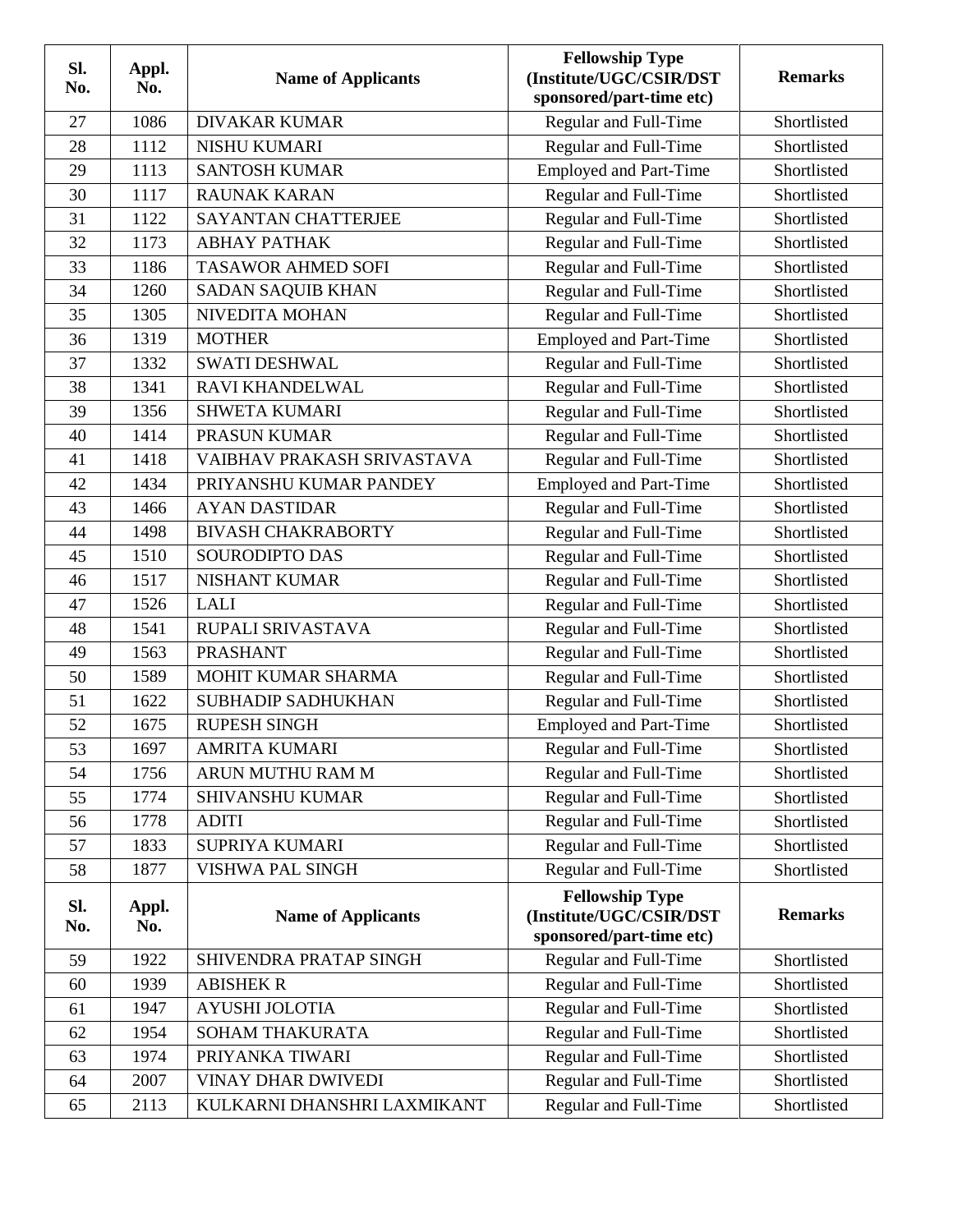| 66         | 2147         | <b>NAYIM AHAMED</b>       | Regular and Full-Time                                                         | Shortlisted                |
|------------|--------------|---------------------------|-------------------------------------------------------------------------------|----------------------------|
| 67         | 2163         | SNEHA SINGHAL             | Regular and Full-Time                                                         | Shortlisted                |
| 68         | 2189         | <b>SANTU SHIT</b>         | Regular and Full-Time                                                         | Shortlisted                |
| 69         | 2193         | NISHANT MISHRA            | Regular and Full-Time                                                         | Shortlisted                |
| 70         | 2227         | RENUKA VARMA P C          | Regular and Full-Time                                                         | Shortlisted                |
| 71         | 2235         | HAIMANTI BHATTACHARYYA    | Regular and Full-Time                                                         | Shortlisted                |
| 72         | 83           | <b>DEEPAK KUMAR</b>       | Regular and Full-Time                                                         | Shortlisted                |
| 73         | 113          | <b>RAHUL KUMAR</b>        | Regular and Full-Time                                                         | Shortlisted                |
| 74         | 154          | <b>BHANU PRAKASH</b>      | Regular and Full-Time                                                         | Shortlisted                |
|            |              |                           |                                                                               | Provisional                |
| 75         | 395          | <b>KUMAR AYUSH</b>        | Regular and Full-Time                                                         | Shortlisted                |
|            |              |                           |                                                                               | Provisional                |
| 76         | 425          | DEWESH BHARDWAJ           | Regular and Full-Time                                                         | Shortlisted                |
| 77         | 919          | <b>RASHMI RAMA</b>        | Regular and Full-Time                                                         | Shortlisted                |
| 78         | 1040         | <b>RASHMI KUMARI</b>      | Regular and Full-Time                                                         | Shortlisted                |
| 79         | 1087         | <b>MOHD MUFEED</b>        | Regular and Full-Time                                                         | Shortlisted                |
| 80         | 1192         | PRAJJWAL SHUKLA           | Regular and Full-Time                                                         | Shortlisted                |
| 81         | 1477         | <b>RAJ KAMAL</b>          | Regular and Full-Time                                                         | Shortlisted                |
| 82         | 1558         | <b>BARUN DHABAL</b>       | Regular and Full-Time                                                         | Shortlisted                |
| 83         | 1648         | <b>NIRAJ KUMAR</b>        | Regular and Full-Time                                                         | Shortlisted                |
| 84         | 1703         | <b>SHAQIB KHAN WARSI</b>  | Regular and Full-Time                                                         | Shortlisted                |
| 85         | 2184         | AMIT AMIYA CHOWDHURY      | Regular and Full-Time                                                         | Shortlisted                |
| 86         | 2199         | <b>TAPAS MONDAL</b>       | Regular and Full-Time                                                         | Shortlisted                |
| 87         | 2208         | <b>LAXMI</b>              | <b>Employed and Part-Time</b>                                                 | Shortlisted                |
| 88         | 26           | RIDDHI MOHAN BORA         | Regular and Full-Time                                                         | Shortlisted                |
| 89         | 59           | <b>SURJEET KUMAR</b>      | Regular and Full-Time                                                         | Shortlisted                |
| 90         | 104          | PANKAJ KUMAR              | Regular and Full-Time                                                         | Shortlisted                |
| SI.<br>No. | Appl.<br>No. | <b>Name of Applicants</b> | <b>Fellowship Type</b><br>(Institute/UGC/CSIR/DST<br>sponsored/part-time etc) | <b>Remarks</b>             |
| 91         | 194          | <b>ROSHAN KUMAR</b>       | Regular and Full-Time                                                         | Shortlisted                |
| 92         | 234          | <b>ARTI KUMARI</b>        | Regular and Full-Time                                                         | Shortlisted                |
| 93         | 275          | LUXMI KANT VISHWAKARMA    | Regular and Full-Time                                                         | Shortlisted                |
| 94         | 309          | AGNESH CHANDRA YADAV      | Regular and Full-Time                                                         | Shortlisted                |
| 95         | 315          | TRIPTI KUMARI             | Regular and Full-Time                                                         | Shortlisted                |
| 96         | 335          | <b>RAVI ANAND</b>         | Regular and Full-Time                                                         | Shortlisted                |
| 97         | 354          | <b>KUMAR ABHINAV</b>      | Regular and Full-Time                                                         | Shortlisted                |
| 98         | 365          | <b>AMIT KUMAR</b>         | Regular and Full-Time                                                         | Shortlisted                |
| 99         | 381          | SIDDHYARTH KUMAR          | Regular and Full-Time                                                         | Shortlisted                |
| 100        | 383          | <b>KRITIKA</b>            | Regular and Full-Time                                                         | Shortlisted                |
| 101        | 394          | HIMANSHU RANJAN           | Regular and Full-Time                                                         | Shortlisted                |
| 102        | 501          | <b>NAINIT KUMAR</b>       | Regular and Full-Time                                                         | Shortlisted                |
| 103        | 572          | KUSUMLATA KUMARI          | Regular and Full-Time                                                         | Shortlisted                |
|            |              |                           |                                                                               |                            |
| 104<br>105 | 574<br>592   | RAVI SHANKAR VERMA        | Regular and Full-Time<br>Regular and Full-Time                                | Shortlisted<br>Shortlisted |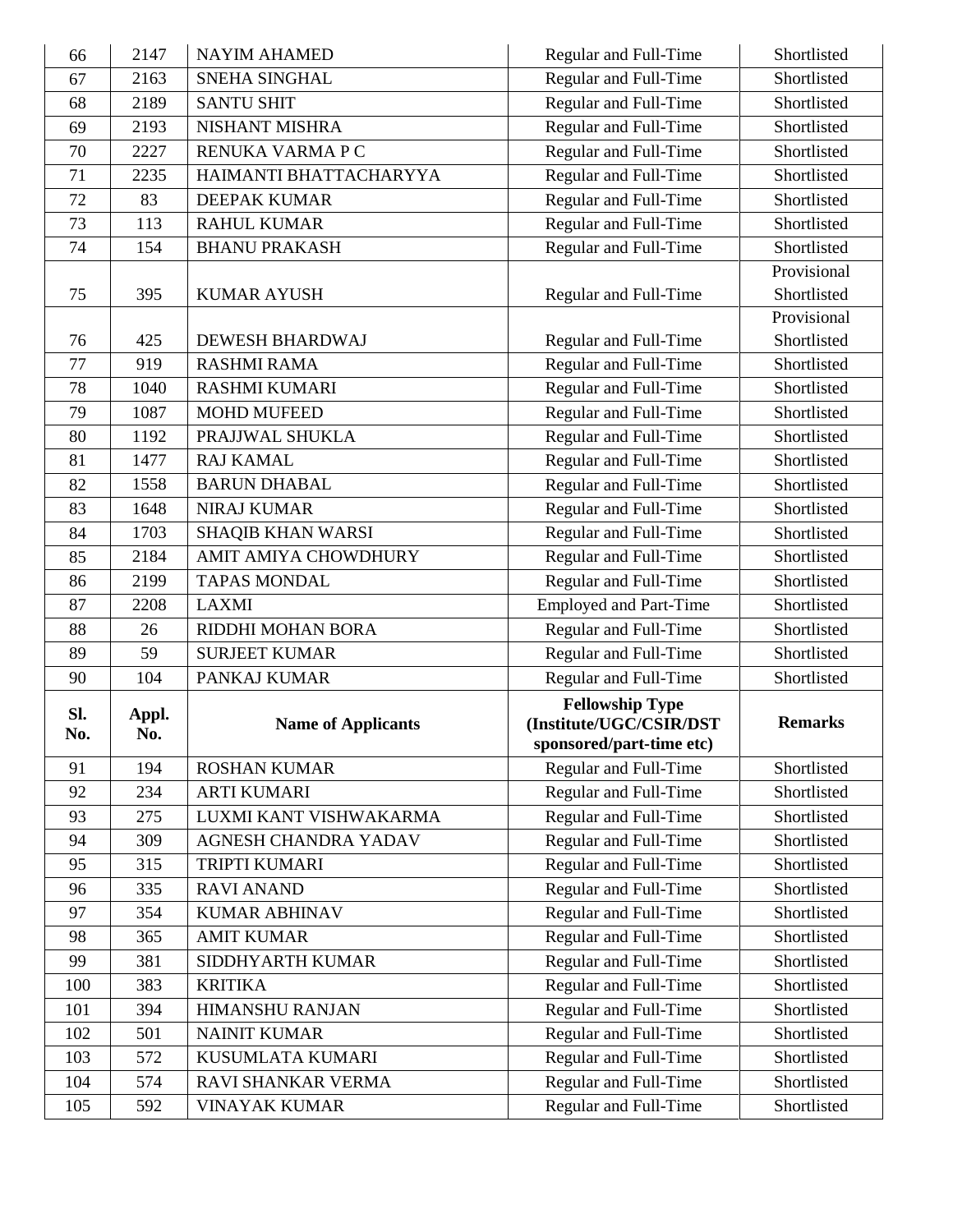| 106 | 595   | YUGAL KISHOR YADAV          | <b>Employed and Part-Time</b>                  | Shortlisted                |
|-----|-------|-----------------------------|------------------------------------------------|----------------------------|
| 107 | 628   | RISHABH KUMAR SHARMA        | Regular and Full-Time                          | Shortlisted                |
| 108 | 703   | RAJBALA PURNIMA PRIYA       | Regular and Full-Time                          | Shortlisted                |
| 109 | 743   | <b>ALOK RANJAN</b>          | Regular and Full-Time                          | Shortlisted                |
| 110 | 865   | <b>SWETA KUMARI</b>         | Regular and Full-Time                          | Shortlisted                |
| 111 | 953   | <b>BHAWANA SINGH</b>        | Regular and Full-Time                          | Shortlisted                |
| 112 | 988   | <b>NISHA KUMARI</b>         | Regular and Full-Time                          | Shortlisted                |
| 113 | 989   | <b>NEHA KUMARI</b>          | Regular and Full-Time                          | Shortlisted                |
| 114 | 996   | PRITY KUMARI                | Regular and Full-Time                          | Shortlisted                |
|     |       | VAVILAPALLI SATYA VENKATA   |                                                |                            |
| 115 | 1025  | <b>SANDEEP</b>              | Regular and Full-Time                          | Shortlisted                |
| 116 | 1055  | MITIKIRI SAGAR BABU         | Regular and Full-Time                          | Shortlisted                |
| 117 | 1080  | <b>ABHINAV BHARATI</b>      | Regular and Full-Time                          | Shortlisted                |
| 118 | 1081  | <b>SUJEET KUMAR</b>         | Regular and Full-Time                          | Shortlisted                |
| 119 | 1098  | PAWAN KUMAR RAY             | Regular and Full-Time                          | Shortlisted                |
| 120 | 1133  | <b>MANISH KUMAR</b>         | Regular and Full-Time                          | Shortlisted                |
| 121 | 1134  | <b>SHYAMAL DAS</b>          | Regular and Full-Time                          | Shortlisted                |
| 122 | 1152  | <b>KUMAR SAURABH</b>        | Regular and Full-Time                          | Shortlisted                |
| SI. | Appl. |                             | <b>Fellowship Type</b>                         |                            |
| No. | No.   | <b>Name of Applicants</b>   | (Institute/UGC/CSIR/DST                        | <b>Remarks</b>             |
|     |       |                             | sponsored/part-time etc)                       |                            |
| 123 | 1212  | <b>MOHD FARMAN</b>          | Regular and Full-Time                          | Shortlisted                |
| 124 | 1229  | <b>AKSHAT KUMAR</b>         | Regular and Full-Time                          | Shortlisted                |
| 125 | 1242  | <b>RAJU KUMAR</b>           | Regular and Full-Time                          | Shortlisted                |
| 126 | 1248  | <b>SAURABH KUMAR</b>        | Regular and Full-Time                          | Shortlisted                |
| 127 | 1253  | <b>BHAVISH KUMAR</b>        | <b>Employed and Part-Time</b>                  | Shortlisted                |
| 128 | 1309  | <b>RASHMI KUMARI</b>        | Regular and Full-Time                          | Shortlisted                |
|     |       |                             |                                                | Provisional                |
|     | 1329  | UPENDRA KUMAR YADAV         |                                                | Shortlisted                |
|     |       |                             |                                                | (Gate Score not            |
| 129 |       |                             | Regular and Full-Time                          | appropriate)               |
| 130 | 1368  | PUJA KUMARI                 | Regular and Full-Time                          | Shortlisted                |
| 131 | 1470  | RAMSAKAL KRISHAN            | <b>Employed and Part-Time</b>                  | Shortlisted                |
| 132 | 1480  | <b>RAJESH RANJAN</b>        | Regular and Full-Time                          | Shortlisted                |
| 133 | 1516  | <b>RAVI KANT KUMAR</b>      | Regular and Full-Time                          | Shortlisted                |
| 134 | 1544  | <b>SAKET KUMAR</b>          | Regular and Full-Time                          | Shortlisted                |
| 135 | 1600  | <b>SWASTIK KUMAR SAHU</b>   | Regular and Full-Time                          | Shortlisted                |
| 136 | 1601  | <b>JAINANDAN KUMAR MODI</b> | Regular and Full-Time                          | Shortlisted                |
| 137 | 1617  | <b>ADITYA SINGH</b>         | Regular and Full-Time                          | Shortlisted                |
| 138 | 1679  | <b>JAYANT KUMAR</b>         | Regular and Full-Time                          | Shortlisted                |
| 139 | 1682  | <b>AKASH RAJPUT</b>         | Regular and Full-Time                          | Shortlisted                |
| 140 | 1696  | PRASHANT KUMAR              | Regular and Full-Time                          | Shortlisted                |
| 141 | 1707  | PRINCE SACHAN               | Regular and Full-Time                          | Shortlisted                |
|     |       |                             |                                                |                            |
| 142 | 1714  | <b>KUMAR SAURAV DEEP</b>    | Regular and Full-Time<br>Regular and Full-Time | Shortlisted<br>Shortlisted |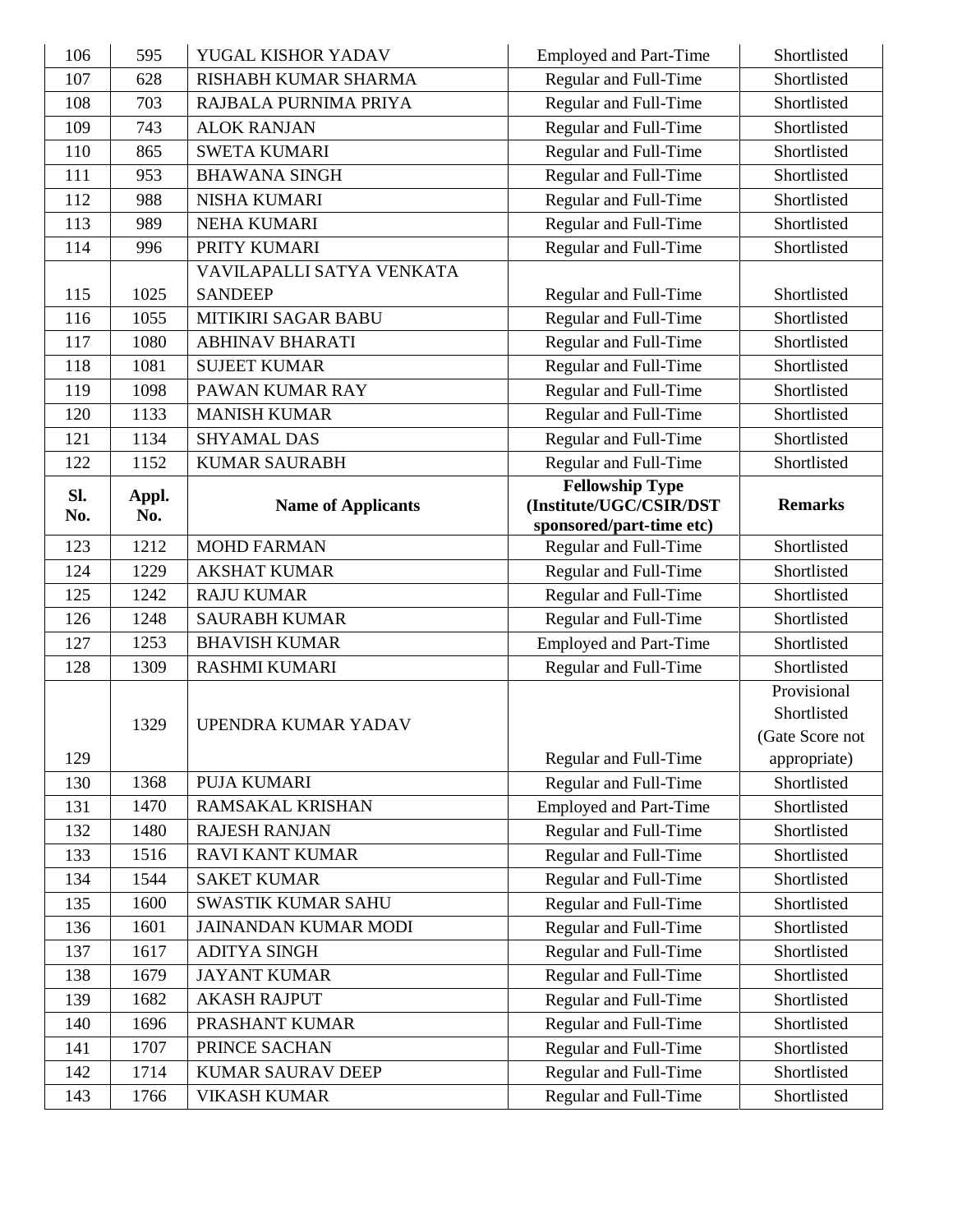| 144        | 1804         | <b>KOMAL KANT</b>          | Regular and Full-Time                                                         | Shortlisted    |
|------------|--------------|----------------------------|-------------------------------------------------------------------------------|----------------|
| 145        | 1895         | <b>ABHISHEK KUMAR</b>      | Regular and Full-Time                                                         | Shortlisted    |
| 146        | 1901         | <b>APSANA KHATOON</b>      | Regular and Full-Time                                                         | Shortlisted    |
| 147        | 1913         | SAURABH PRABHAKAR          | Regular and Full-Time                                                         | Shortlisted    |
| 148        | 1923         | NILESH KUMAR SINGH         | Regular and Full-Time                                                         | Shortlisted    |
| 149        | 1960         | <b>KBRGKUMAR</b>           | Regular and Full-Time                                                         | Shortlisted    |
| 150        | 1962         | <b>AMARJEET KUMAR</b>      | Regular and Full-Time                                                         | Shortlisted    |
| 151        | 1970         | <b>JYOTSNA RANI</b>        | Regular and Full-Time                                                         | Shortlisted    |
| 152        | 1973         | <b>ATUL SACHAN</b>         | Regular and Full-Time                                                         | Shortlisted    |
| 153        | 1980         | <b>MANISH KUMAR</b>        | Regular and Full-Time                                                         | Shortlisted    |
| 154        | 1984         | CHINTHAPALLI MANIRATHNAM   | Regular and Full-Time                                                         | Shortlisted    |
| SI.<br>No. | Appl.<br>No. | <b>Name of Applicants</b>  | <b>Fellowship Type</b><br>(Institute/UGC/CSIR/DST<br>sponsored/part-time etc) | <b>Remarks</b> |
| 155        | 2056         | <b>ENDERSH SONI</b>        | Regular and Full-Time                                                         | Shortlisted    |
| 156        | 2063         | <b>VINITA KUMARI</b>       | <b>Employed and Part-Time</b>                                                 | Shortlisted    |
| 157        | 2065         | <b>KRISHNAPRIYA S</b>      | Regular and Full-Time                                                         | Shortlisted    |
| 158        | 2066         | <b>ARNAV HARI</b>          | Regular and Full-Time                                                         | Shortlisted    |
| 159        | 2074         | <b>RISHABH RAJ</b>         | Regular and Full-Time                                                         | Shortlisted    |
| 160        | 2078         | PRAKRITI KUMAR SRIVASTAVA  | Regular and Full-Time                                                         | Shortlisted    |
| 161        | 2079         | KHUSHBOO RANI              | <b>Employed and Part-Time</b>                                                 | Shortlisted    |
| 162        | 2118         | <b>SUMAN LAKSHMAN</b>      | Regular and Full-Time                                                         | Shortlisted    |
| 163        | 2134         | <b>SANJEEV KUMAR</b>       | Regular and Full-Time                                                         | Shortlisted    |
| 164        | 2139         | <b>JYOTI KUSHWAHA</b>      | Regular and Full-Time                                                         | Shortlisted    |
| 165        | 2151         | <b>ABHIJIT GHOSH</b>       | Regular and Full-Time                                                         | Shortlisted    |
| 166        | 2158         | <b>RAHUL KUMAR</b>         | Regular and Full-Time                                                         | Shortlisted    |
| 167        | 2159         | <b>AKHILESH KUMAR</b>      | Regular and Full-Time                                                         | Shortlisted    |
| 168        | 2179         | <b>HARSH RANJAN</b>        | Regular and Full-Time                                                         | Shortlisted    |
| 169        | 95           | <b>SANJAY KUMAR</b>        | <b>Employed and Part-Time</b>                                                 | Shortlisted    |
| 170        | 270          | VIJAYA KUMAR TALLURI       | <b>Employed and Part-Time</b>                                                 | Shortlisted    |
| 171        | 279          | <b>KARUNA SHANKER</b>      | Regular and Full-Time                                                         | Shortlisted    |
| 172        | 301          | SHIVAJI KANOJIYA           | Regular and Full-Time                                                         | Shortlisted    |
| 173        | 352          | <b>SUSHEEL KUMAR DAS</b>   | <b>Employed and Part-Time</b>                                                 | Shortlisted    |
| 174        | 377          | <b>AVINASH SAROJ</b>       | Regular and Full-Time                                                         | Shortlisted    |
| 175        | 389          | SACHIN KUMAR PASWAN        | Regular and Full-Time                                                         | Shortlisted    |
| 176        | 449          | <b>RAJESH KUMAR</b>        | Regular and Full-Time                                                         | Shortlisted    |
| 177        | 483          | <b>AJIT KUMAR</b>          | <b>Employed and Part-Time</b>                                                 | Shortlisted    |
| 178        | 495          | NIKHIL CHOPRA GALIMOTU     | Regular and Full-Time                                                         | Shortlisted    |
| 179        | 497          | <b>HARIDEO RAM</b>         | <b>Employed and Part-Time</b>                                                 | Shortlisted    |
| 180        | 557          | <b>MUKESH KUMAR</b>        | Regular and Full-Time                                                         | Shortlisted    |
| 181        | 633          | <b>SURAJ KUMAR RAJBHAR</b> | Regular and Full-Time                                                         | Shortlisted    |
| 182        | 651          | SATENDRA SINGH             | Regular and Full-Time                                                         | Shortlisted    |
| 183        | 682          | KUMARI MADHUMITA           | Regular and Full-Time                                                         | Shortlisted    |
| 184        | 702          | <b>AMAN RAJ</b>            | Regular and Full-Time                                                         | Shortlisted    |
| 185        | 744          | JAY PRAKASH NARAYAN        | Regular and Full-Time                                                         | Shortlisted    |